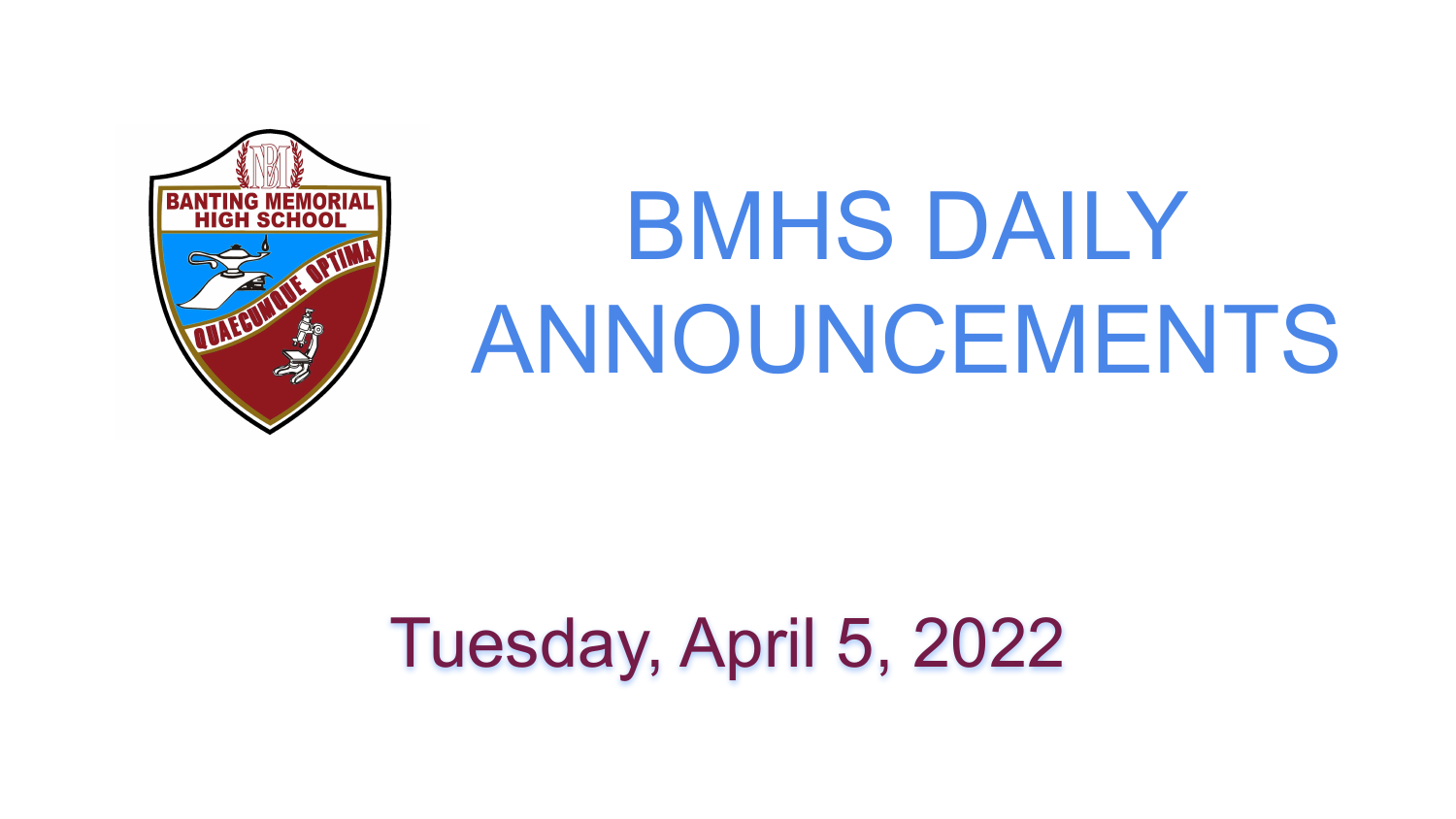### JOIN YOUR GOOGLE CLASSROOM



Tuesday, April 5, 2022



Google Classroom

Every student should join their graduating class' Google Classroom to stay up to date with grade specific announcements!

Grade 9 Class of 2025 - 7fdotgt

Grade 10 Class of 2024 - pqn6r6b

Grade 11 Class of 2023 - xmntytr

Grade 12 Class of 2022 - 5kuzhmr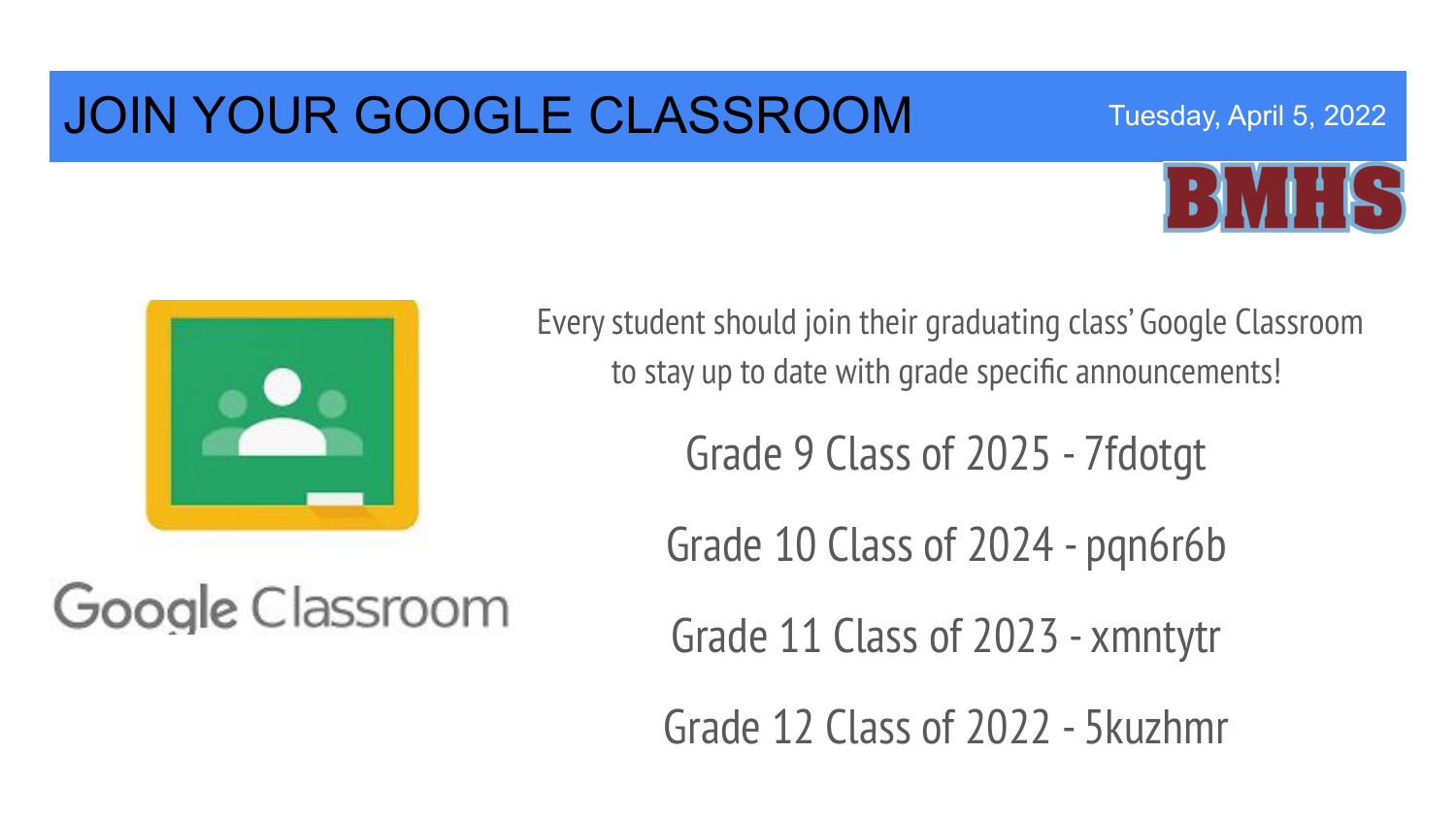

Reminder that all students must complete and pass the daily COVID-19 self-screening tool each day, prior to attending in-person learning.

Students will be asked, upon arrival at school, to confirm that it has been completed. QR Codes will also be posted outside the entrances to the school building.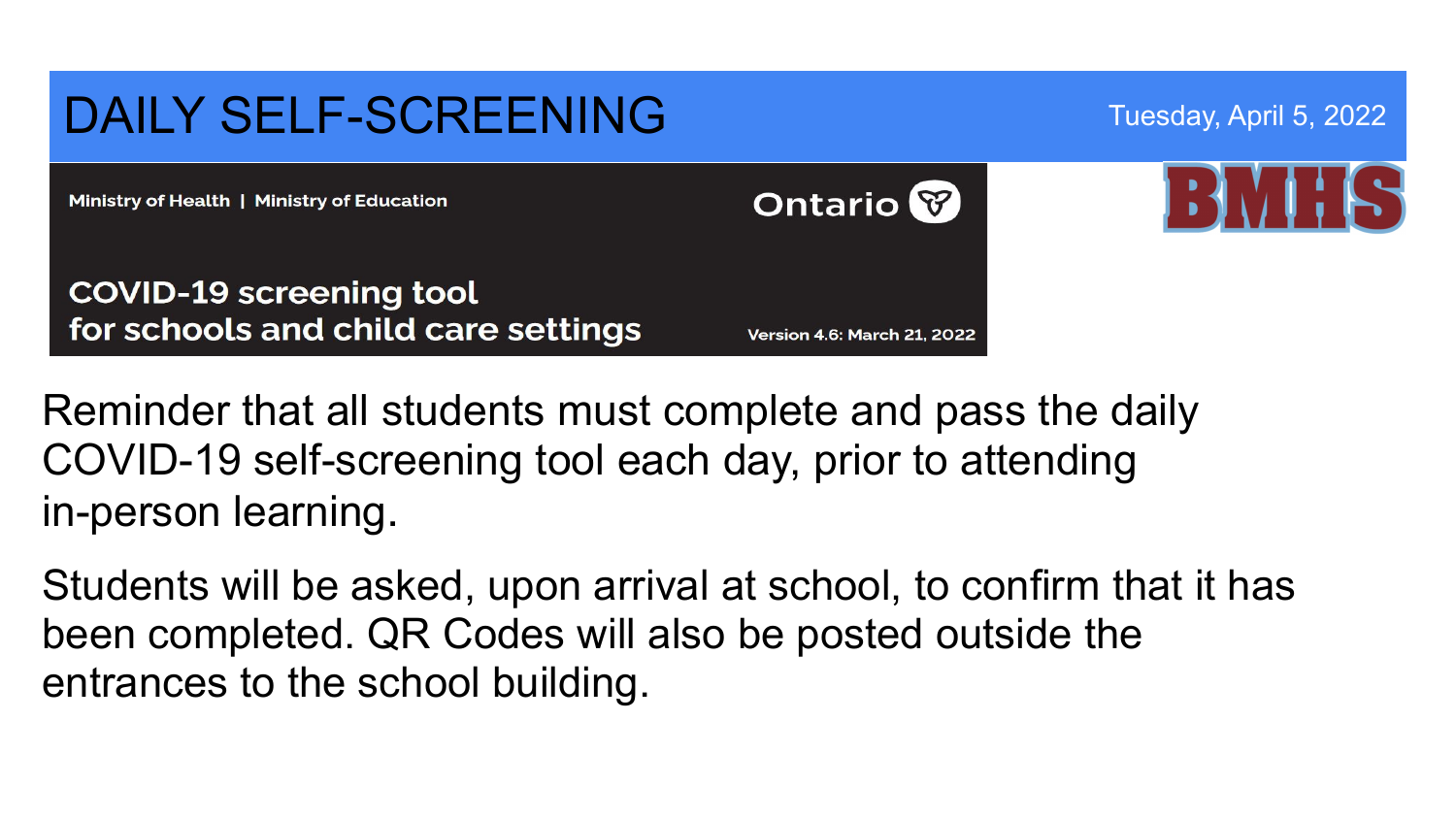## WELLNESS CLUB Tuesday, April 5, 2022

Want to win a cookie? This week's wellness challenge will be "Match your Initials"! Juniors students - Find a senior with the same first initial. Senior students – Find a junior with the same first initial. To get your free cookie, both Senior and Junior student come together to the front of the school outside on Wednesday at lunch and meet the wellness team.

Only the first 100 pairs of students get a cookie – so make sure to get outside fast! Good luck!



Photo credit:pngkit.com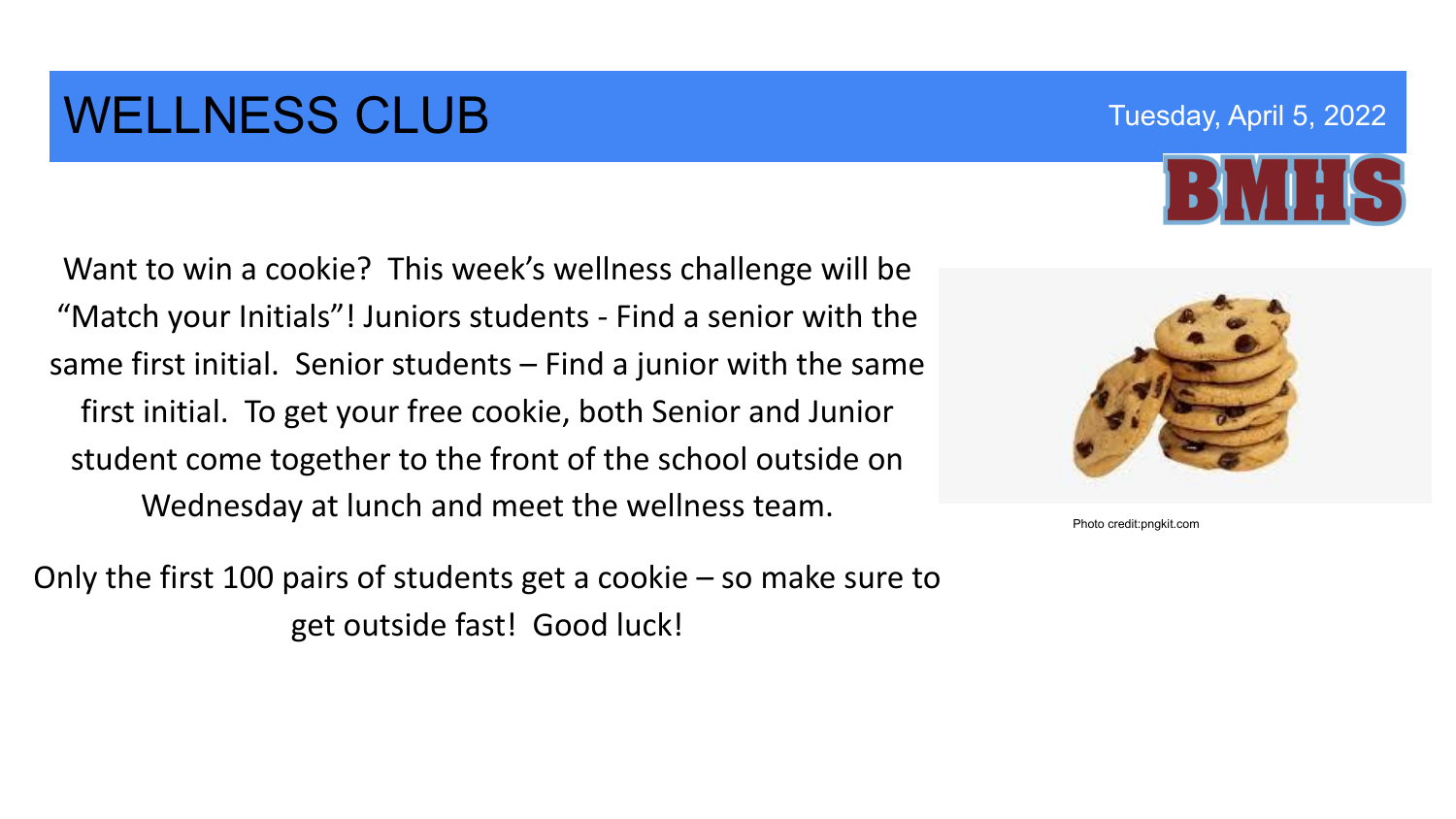

OSSLT Practice Session 1 is happening today in the library. Students who received invitation slips for the practice session are reminded to go directly to the library during your scheduled practice session.



Photo credit:wrdsb.ca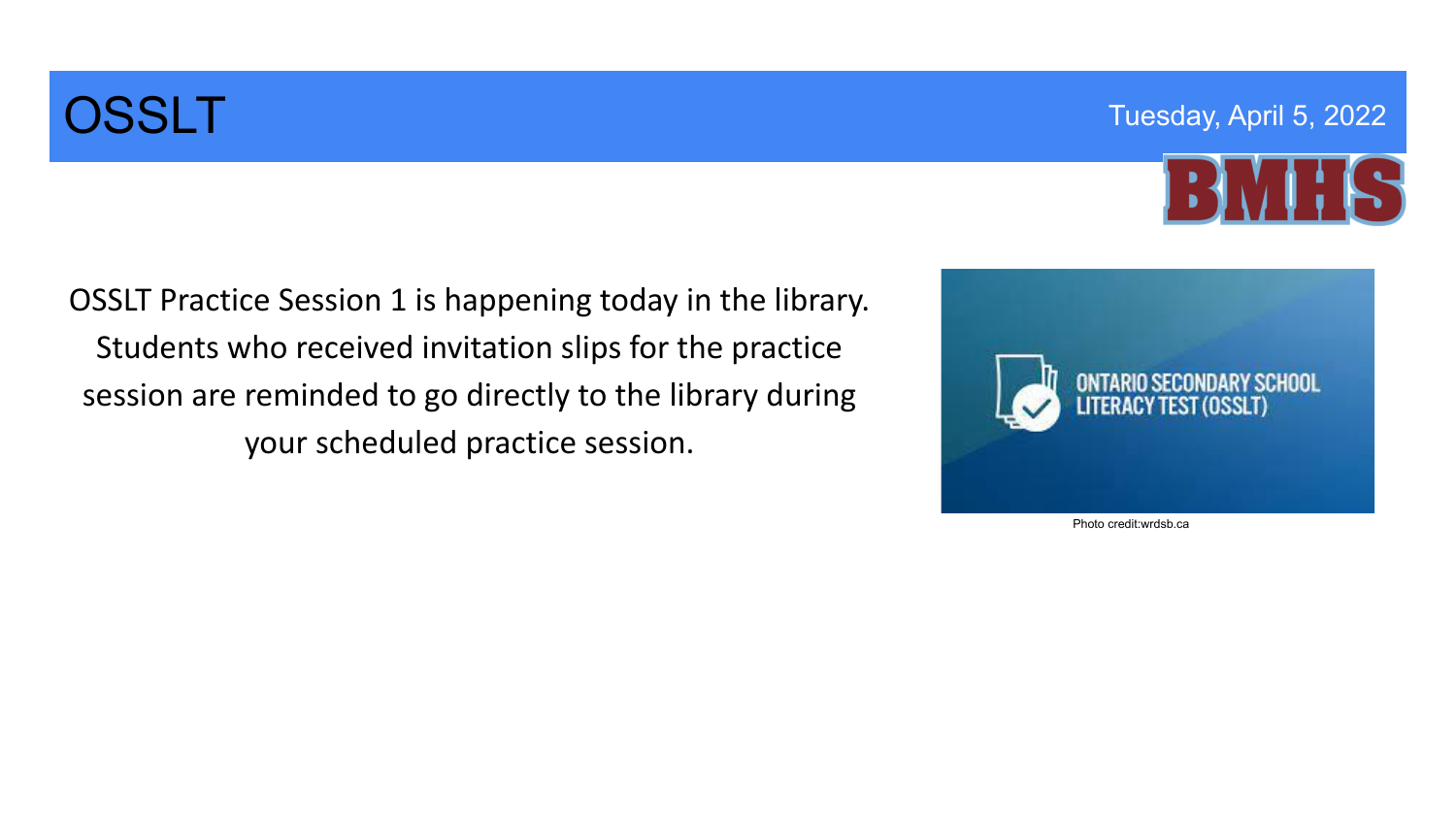### **GIRLS HOCKEY** Tuesday, April 5, 2022



Come out today and cheer on the Girls Hockey Team as they battle against St. Pete's for the GBSSA hockey championship.

Puck drops at 3pm at NTRC here in Alliston.

Let's go Girls!!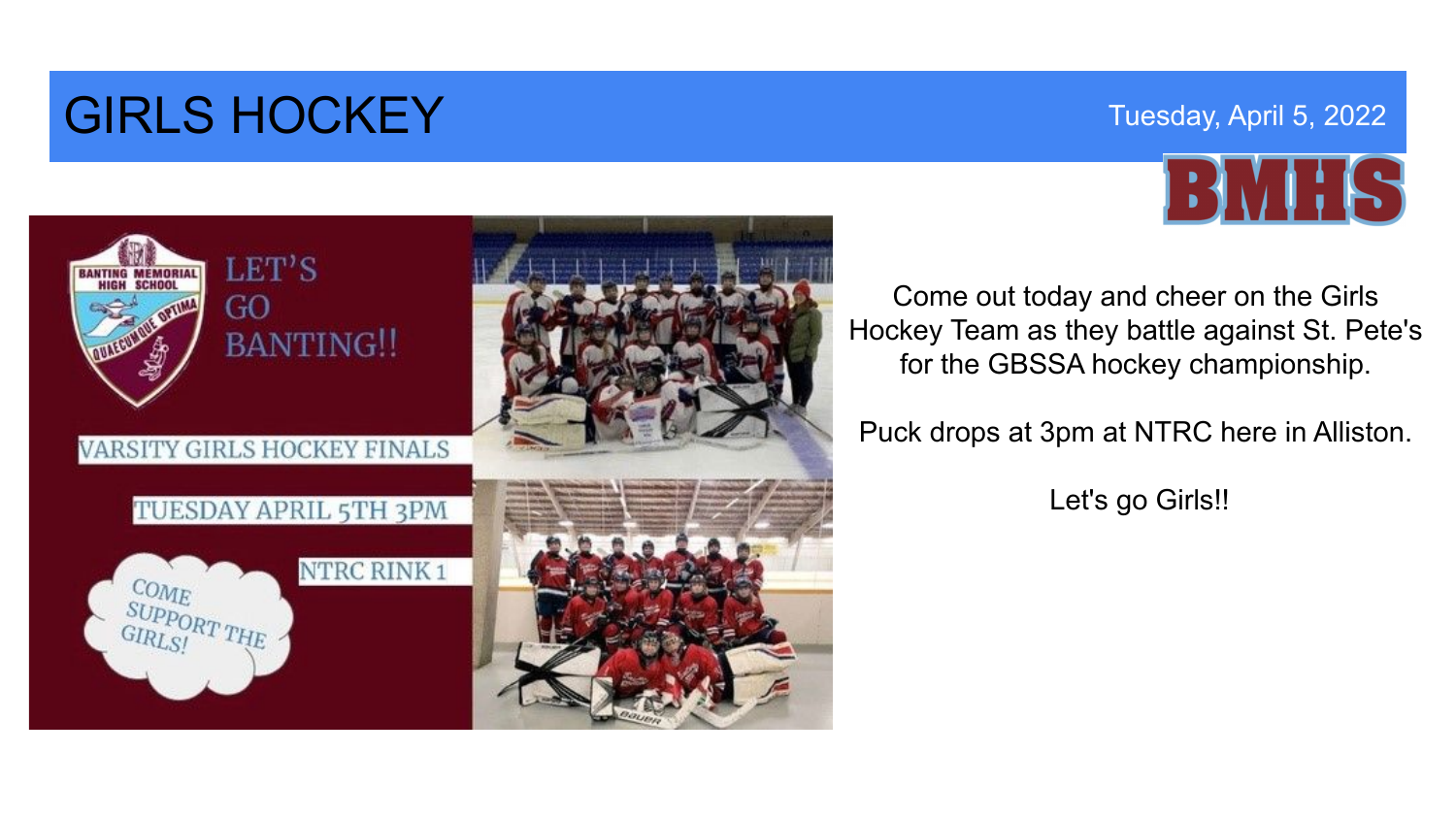### **BOYS HOCKEY** Tuesday, April 5, 2022



*The Boys Hockey Team will be facing off in the Simcoe County Semi Finals against Eastview HS at the Sadlon Centre at 2:30 on Wednesday. Good luck Marauders!* 



photocredit:nicepng.com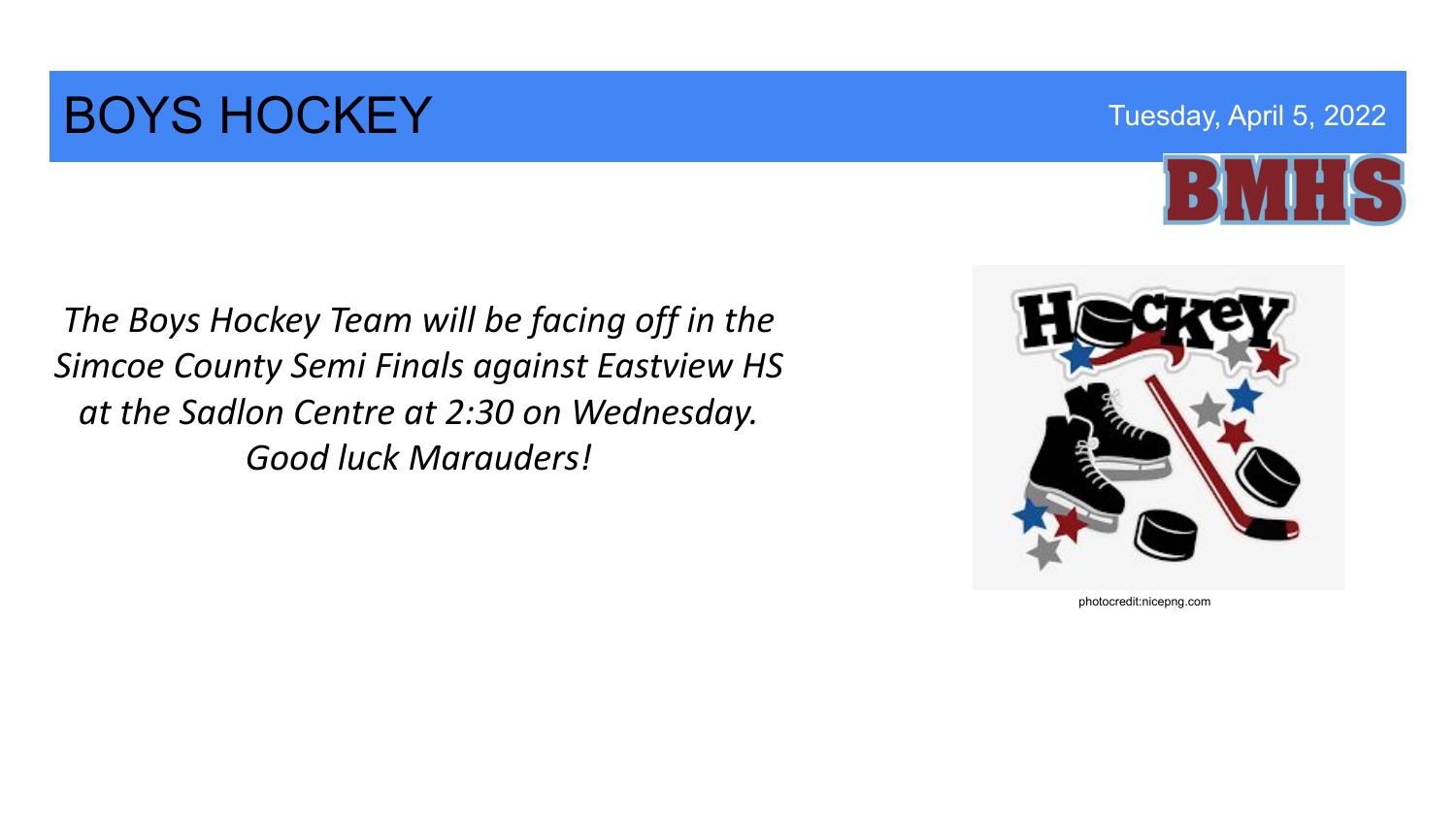### RELAY FOR LIFE THE THE THE THE THE THE THE THE TUESDAY APRIL 5, 2022

June 9th is **Relay for life**! We hope to see everyone there to spread awareness for cancer research. You can sign up using the QR- code outside of the main gym or in your classroom! Please contact Ms. Mitchell and the Leadership class for any further questions.



Photo credit:pinterest.com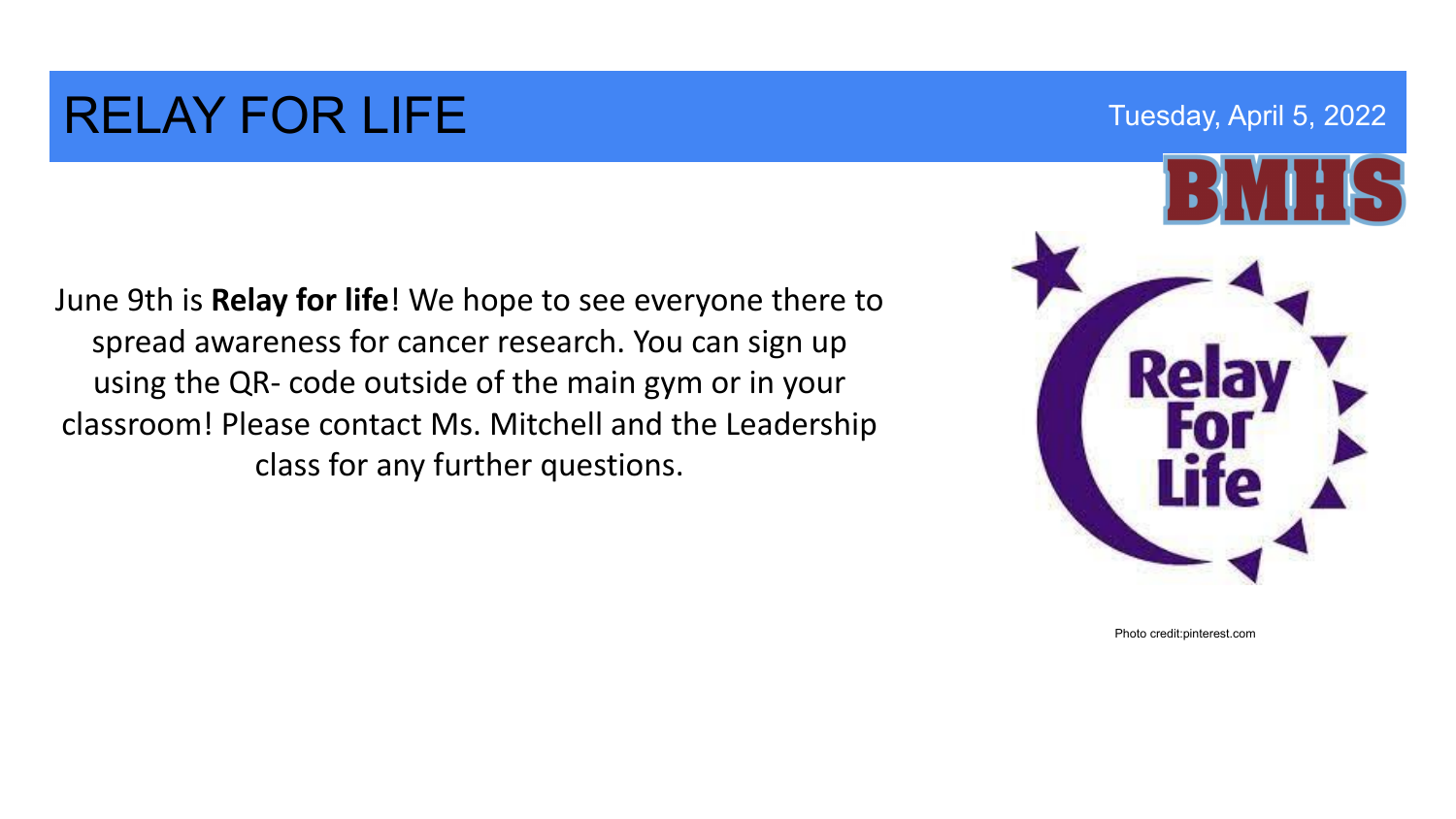#### GR 12 CHEMISTRY Tuesday, April 5, 2022

A reminder to Mr. Gillard's grade 12 chemistry students first and second semester we are meeting after school today in room 131 at 2:30 if you can make it.

Sorry for the short notice.



Photo credit:classroomclipart.com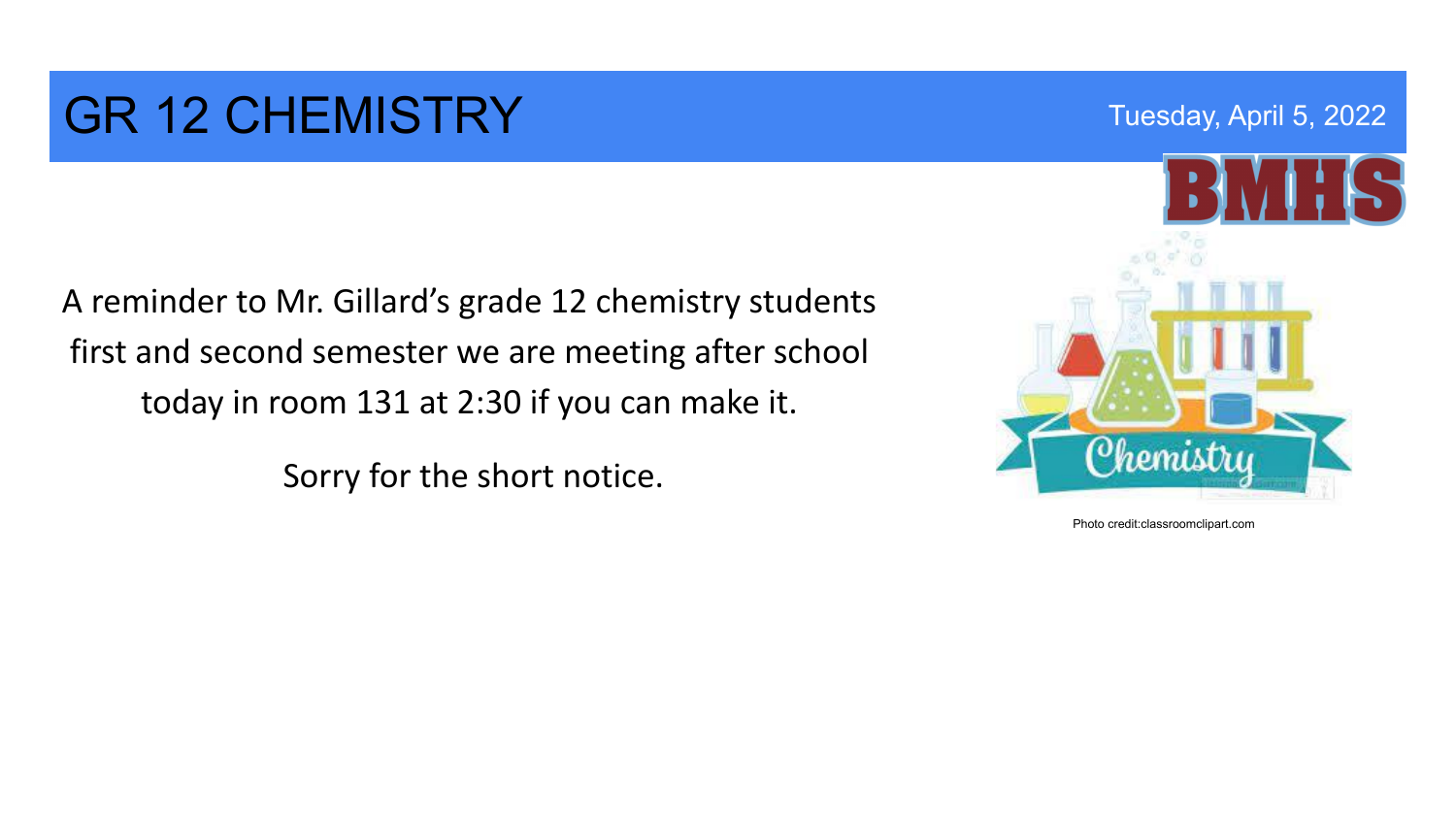#### DANCE TEAM Tuesday, April 5, 2022

Dance team will meet for hip hop at 11 am Tuesday April 5. Attendance is mandatory!!

Photo credit:hicksvillepublicschools.org



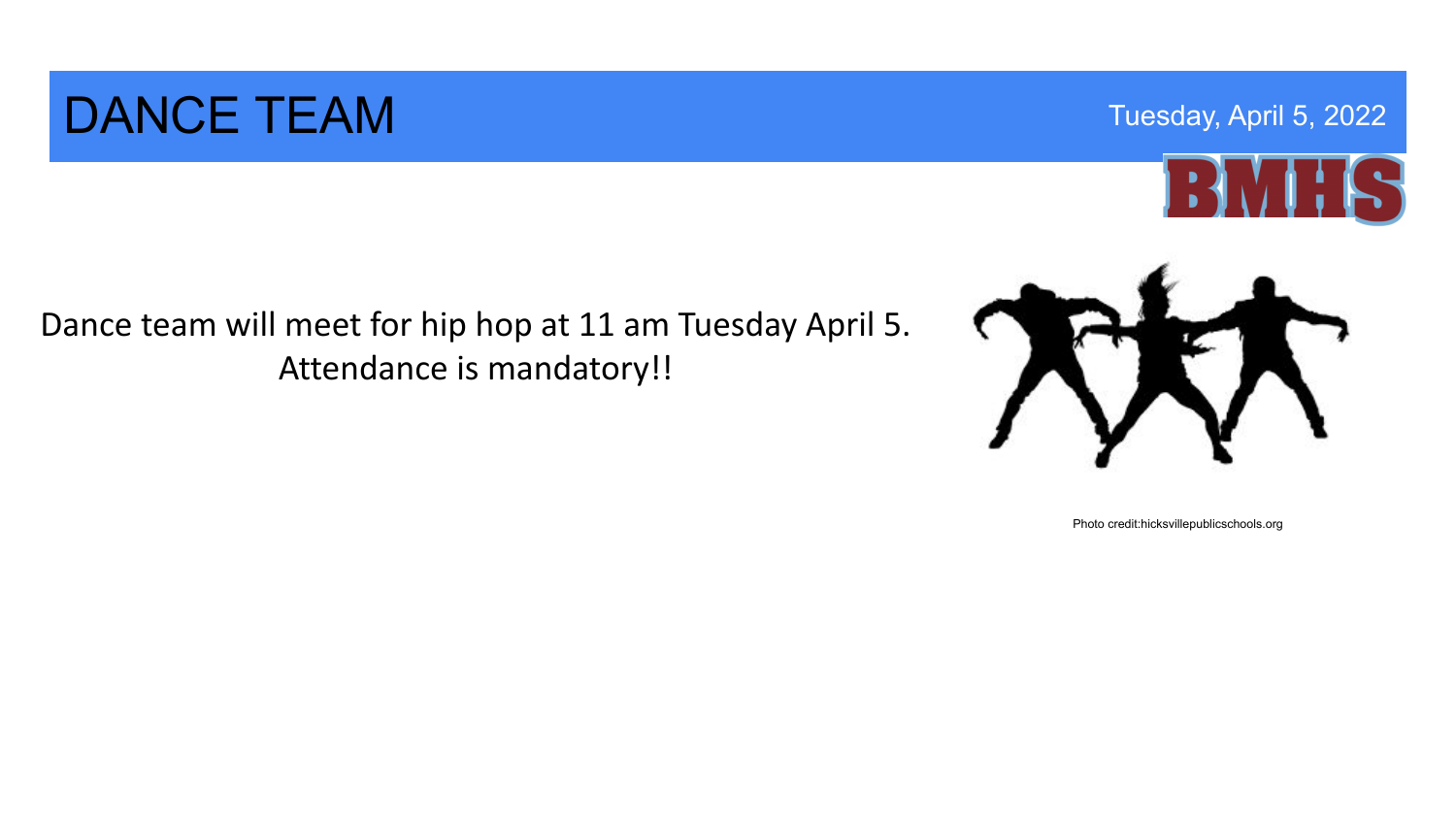### **GIRLS RUGBY** Tuesday, April 5, 2022



#### Practice today in gym 151. Don't forget your mouthguard!!!



Photo credit:facebook.com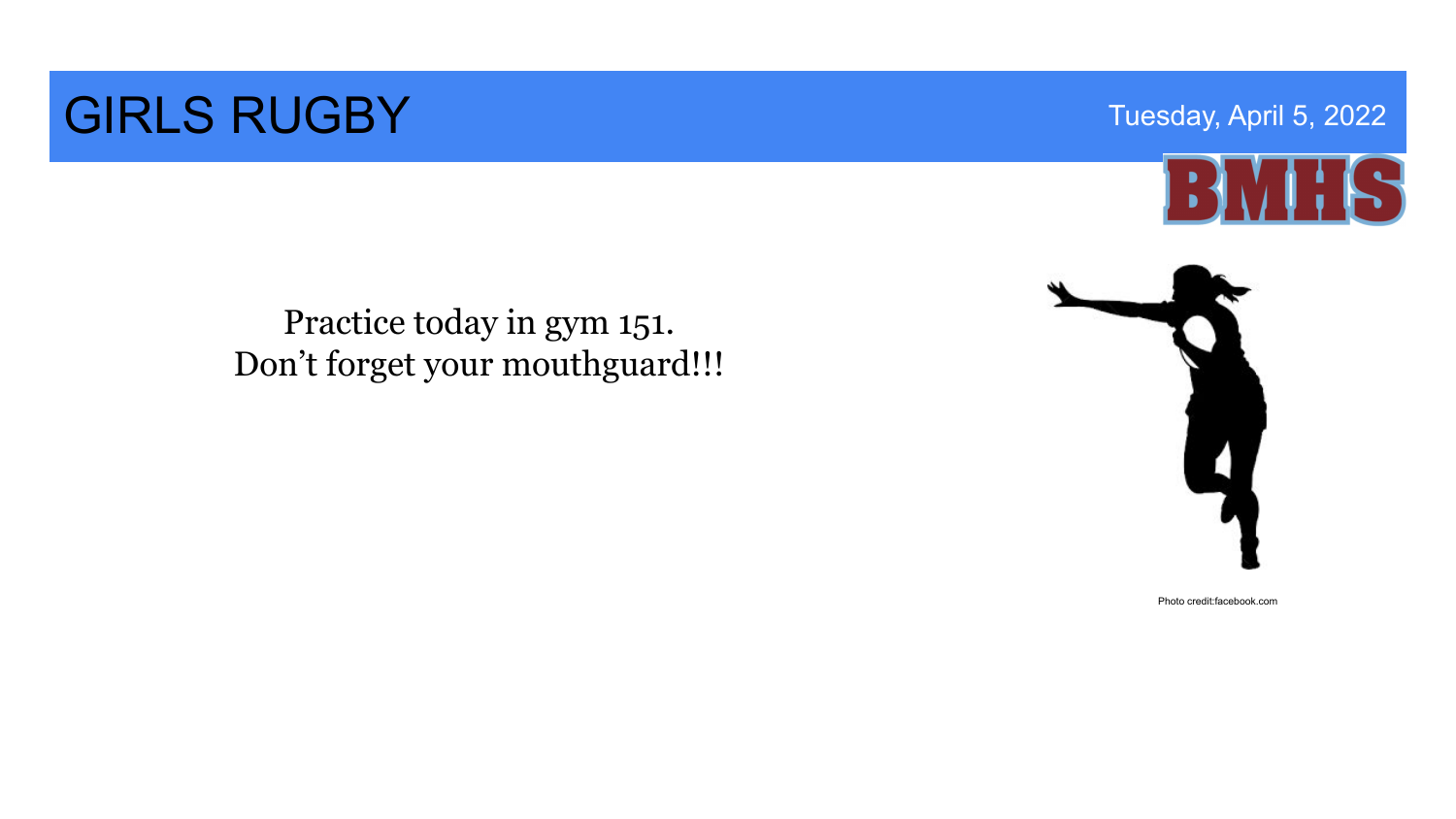#### **SR BOYS RUGBY** Tuesday, April 5, 2022

Senior Boys rugby will be in the cafeteria today after school. Please bring your running shoes and be prepared to start at 2:30





Photo credit:clipart-library.com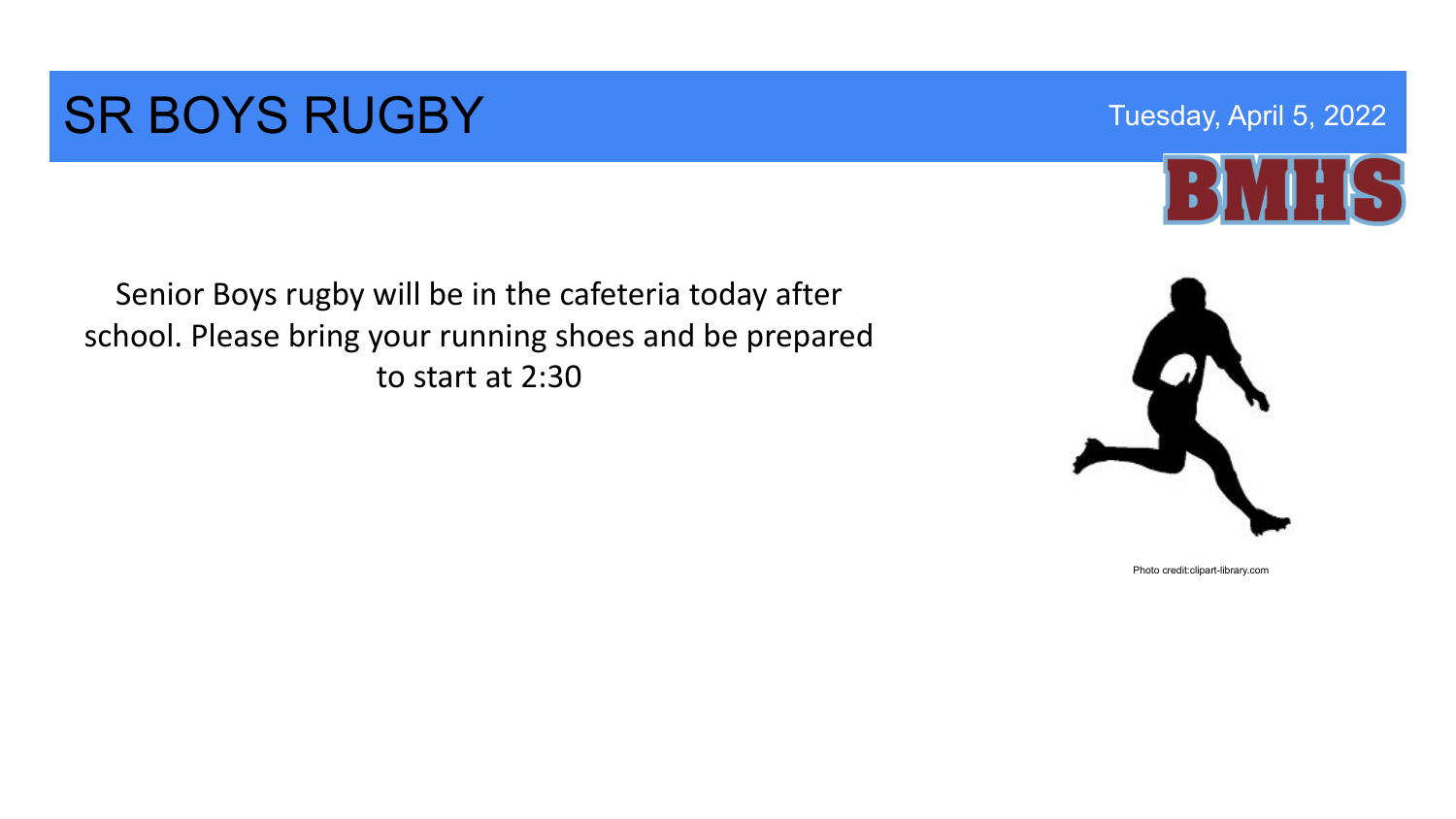### **GIRLS SOCCER** Tuesday, April 5, 2022

For all players trying out for both the senior and junior girls'

soccer teams, tryouts will resume tomorrow and Thursday of this week. They will take place in the double gym from 2:45 to 4:30pm on both days. Students who are trying out for the first time this week are required to show their STUDENT CARD WITH the STICKER on the back to participate. Students will NOT be able to tryout if they did not pay their student activity fee.

 Please see Mr. Andrez if you cannot attend or if you have any questions or concerns.



Photo credit:pngitem.com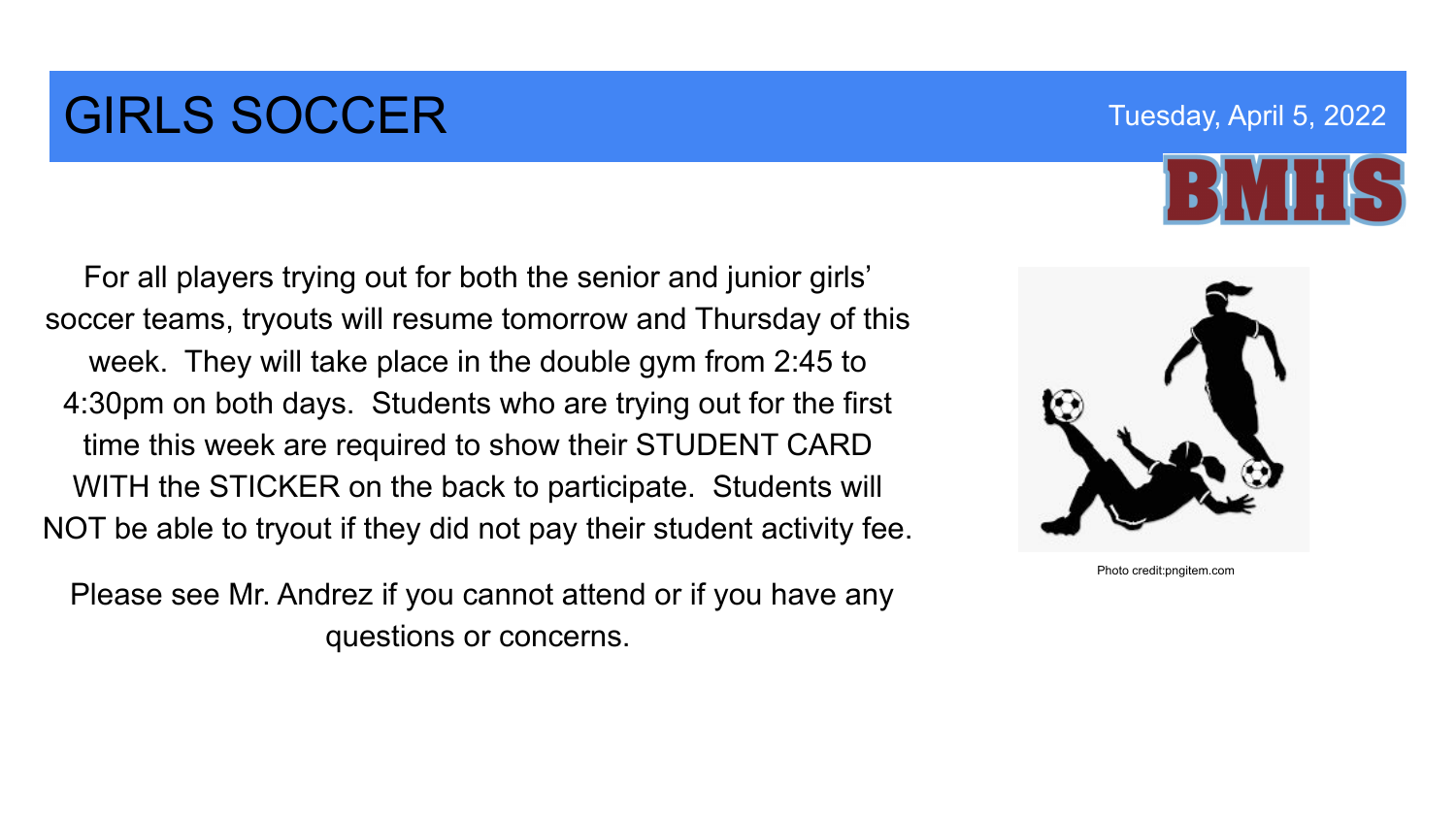#### CULTURAL DIVERSITY FASHION SHOW Tuesday, April 5, 2022

Let's celebrate our threads, our dreads, our scarves, our skirts, our shirts, our colours, our beads. Let's celebrate our cultural heritage together. This spring, the Equity Team is proud to announce Banting's first Cultural Diversity Fashion Show! If you or any of your friends are interested in participating, please follow the QR code on our posters around school or visit Room 138 or 216.



Photo credit:everbrite.com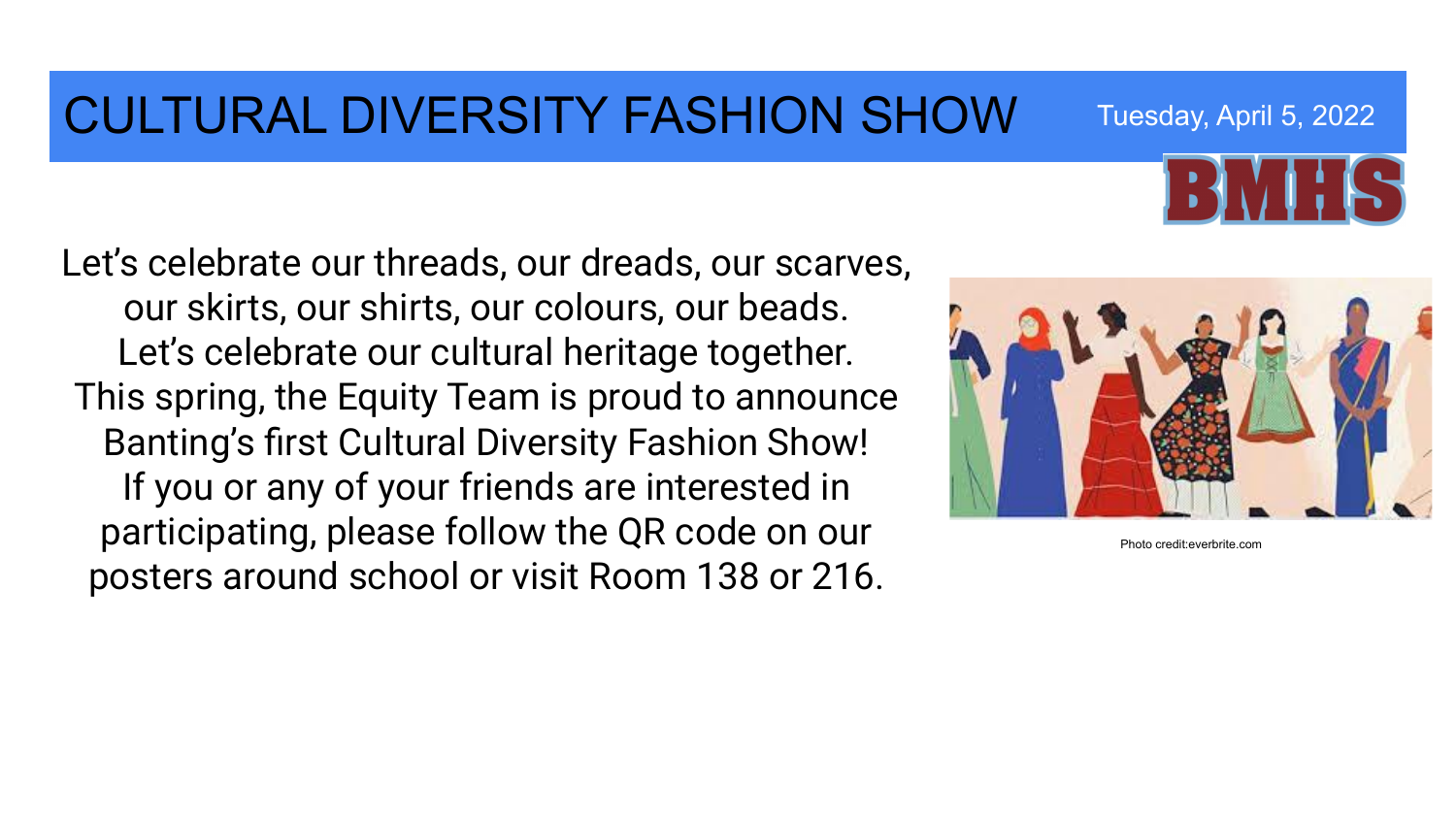#### WELLNESS Tuesday, April 5, 2022

#### **YOUTH WELLNESS Virtual Mindfulness Group**

Join us weekly on Tuesdays at 3:30pm starting April 5th, 2022 for a 4-week Mindfulness Group on Zoom

- > Learn about mindfulness and develop mindfulness skills to reduce stress and improve mental health and wellness
- $\triangleright$  Take a mindful break in your day to learn and participate in new mindfulness practices each week
- > Bring mindfulness techniques and practices into your daily lives
- > For South Simcoe youth, ages 14-17

#### > Participating youth will receive a gift card!

To register, please contact: YouthCALL at 705.790.2338 (call or text) or YouthCALL@cfssc.ca

For more information, please contact: Jenny at 905.505.1724 or jhaggart@cmha-yr.on.ca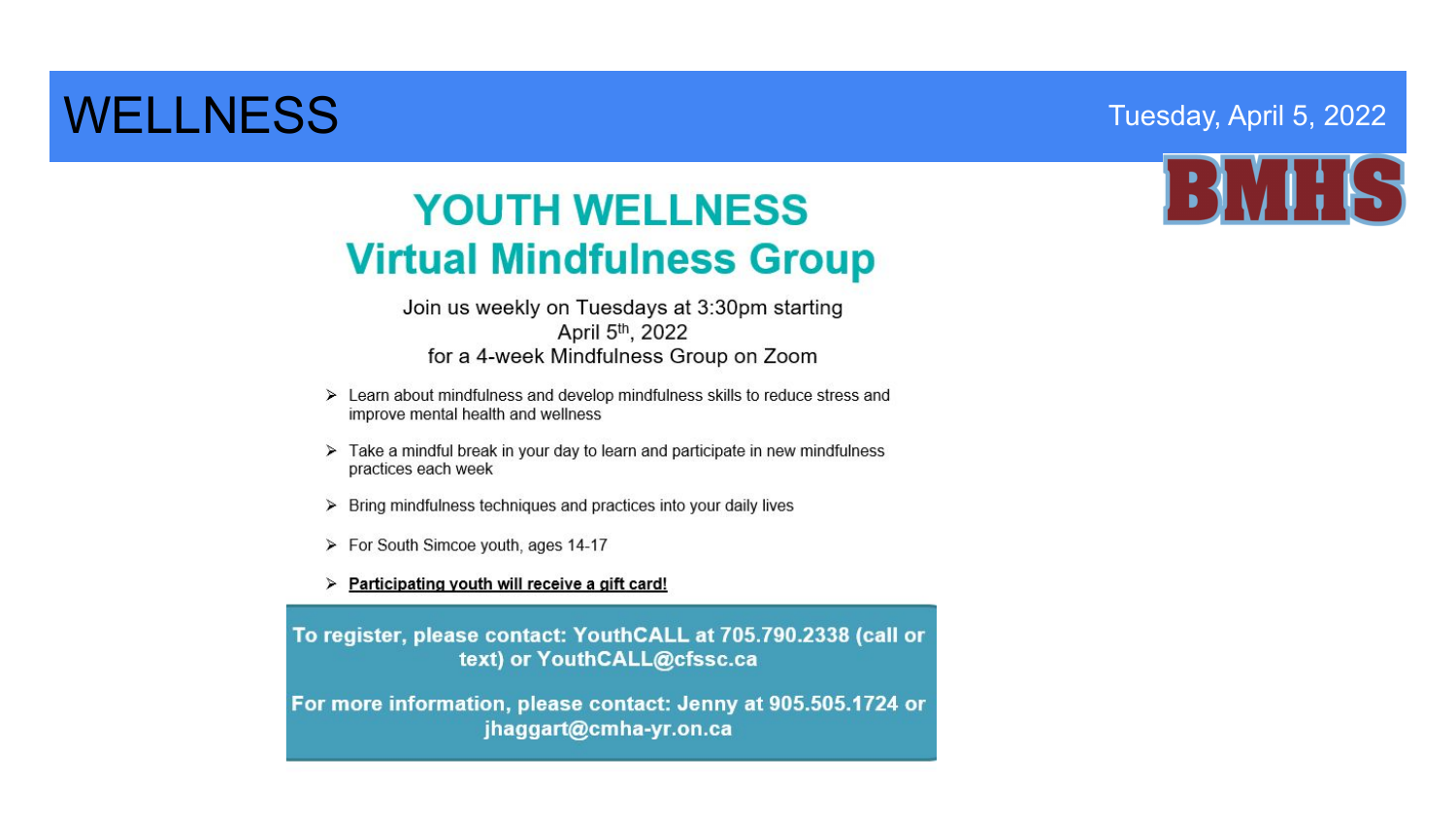#### SUMMER COMPANY Tuesday, April 5, 2022



#### **CALLING ALL STUDENTS!**

Ever had an idea for a company? Learning how to run your own student business is one of the best summer jobs you can have.

Successful Participants Receive:

- Up to \$3,000 in funding
- Hands-on training
- Mentoring from local business leaders

Summer Company is open for applications

To learn more about this program and how to apply, come to the information session that will be hosted by Banting's Coop Department on April 20th, 2022 during period 2 class.

Registration is required to attend the information session. You can register in the Co-op department.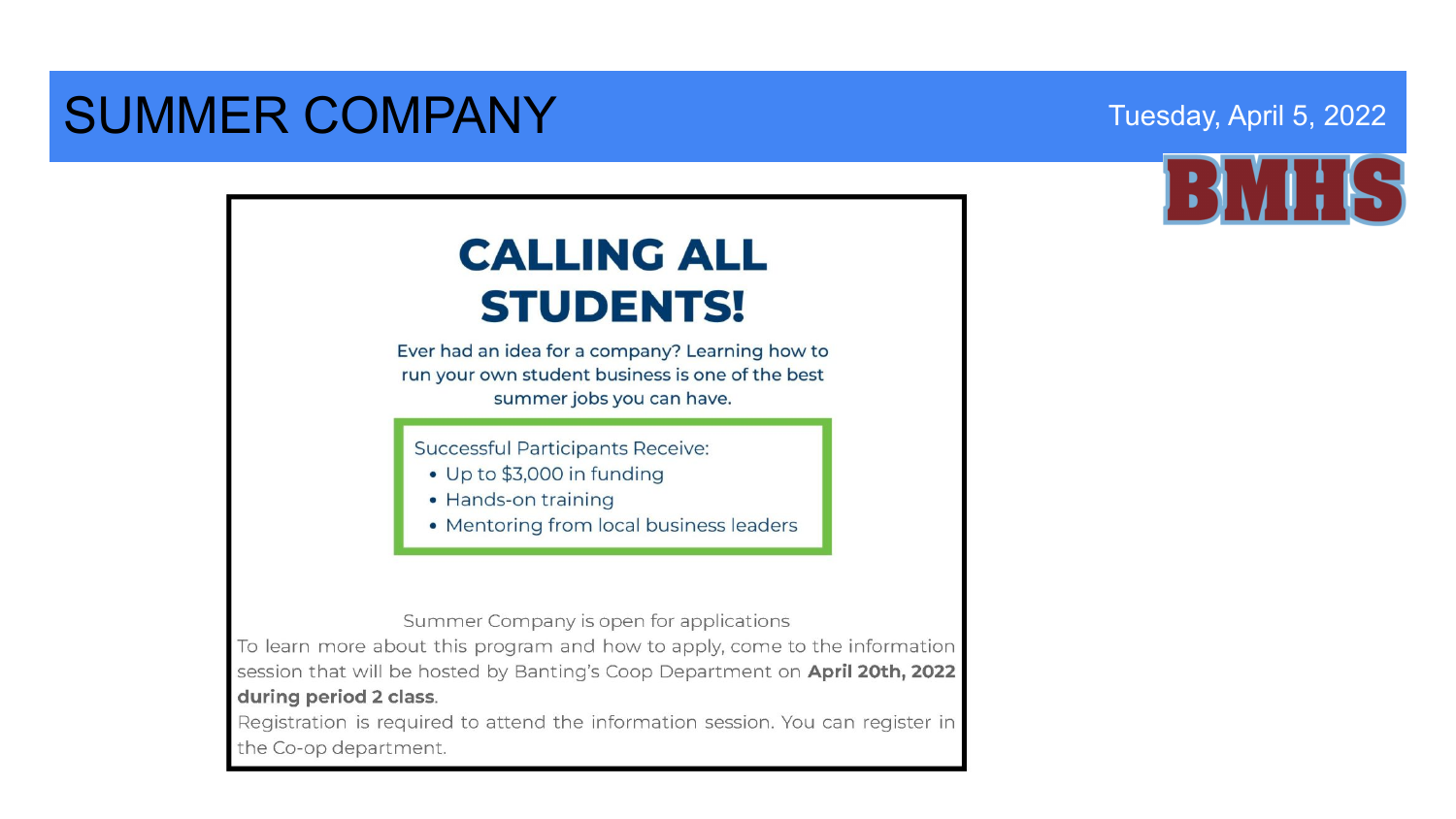### **FUNDRAISER** Tuesday, April 5, 2022

Hey Banting, got any old books you don't read and want to help fundraise for the life skills prom? Bring in all your old books and drop them in the box at the front of the library.



Photo credit:cliparts.zone